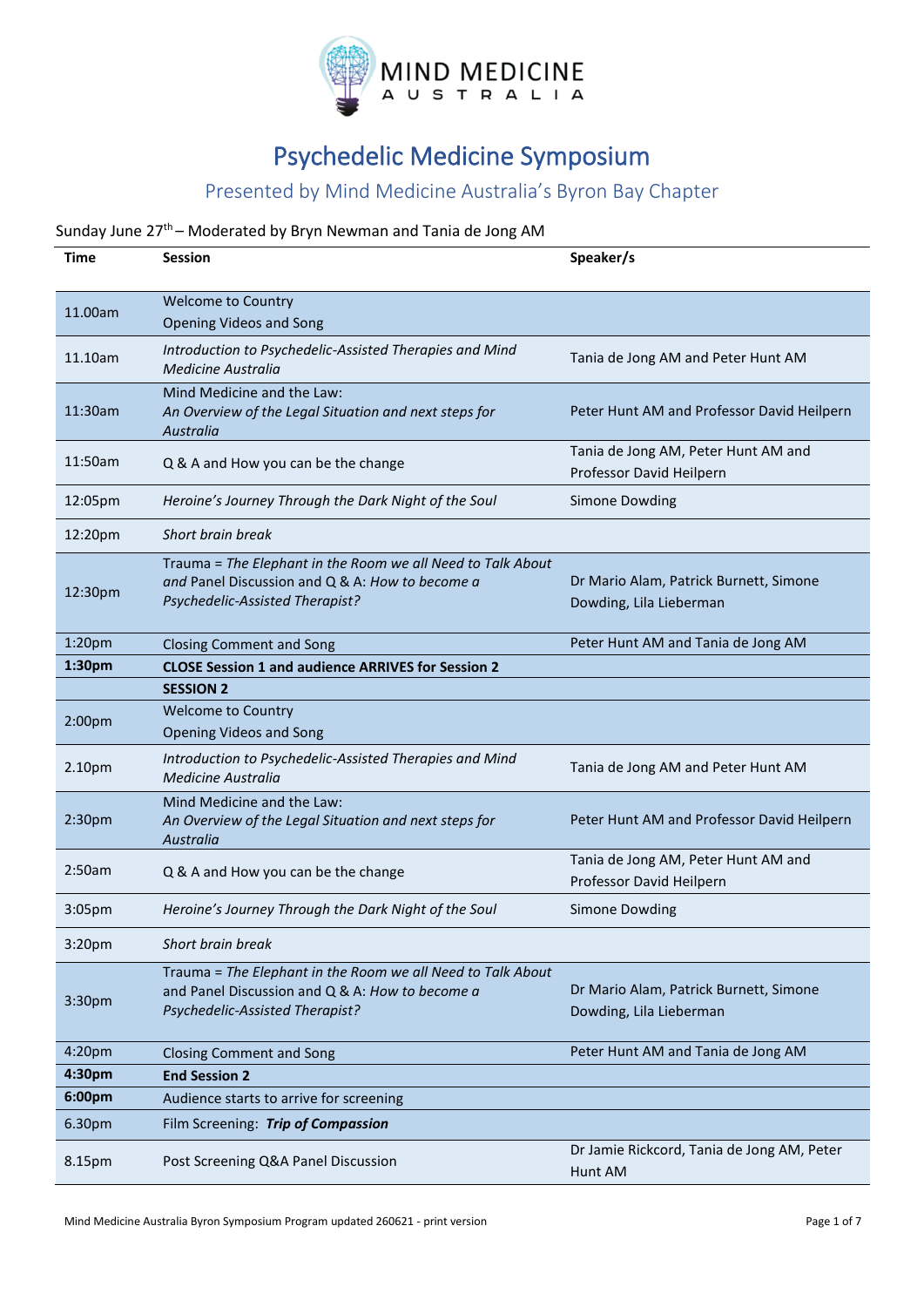

| 9.00pm | End of Day – Dinner at Johnsons for those who wish to join |
|--------|------------------------------------------------------------|
|        | the team                                                   |

#### Monday June 28<sup>th</sup>

| Time               | <b>Session</b>                                             | Speaker/s                                 |
|--------------------|------------------------------------------------------------|-------------------------------------------|
| 6.30 <sub>pm</sub> | Film Screening: Fantastic Fungi                            |                                           |
| 8.15pm             | Post Screening Q&A Panel Discussion                        | Tania de Jong AM and Peter Hunt AM and Dr |
|                    |                                                            | Mario Alam, Jonathan Davis                |
| 9.00 <sub>pm</sub> | End of Day - Dinner at Johnsons for those who wish to join |                                           |
|                    | the team                                                   |                                           |

### Sessions

Education sessions will be moderated by MMA's Byron Bay Chapter Leader Bryn Newman and Tania de Jong AM.

#### Introduction to Psychedelic-Assisted Therapies and Mind Medicine Australia

In this session hear from Mind Medicine Australia founders Tania de Jong AM and Peter Hunt AM. Gain an in depth understanding of the latest science and data in the field of psychedelic-assisted therapy, as well as the current framework in Australia and a projection of how things will evolve.

Mind Medicine Australia exists to help alleviate the suffering caused by mental illness in Australia through expanding the treatment options available to medical practitioners and their patients. We will establish safe and effective psychedelic-assisted treatments to treat a range of mental illnesses.

Mind Medicine Australia is a registered charity founded by Tania de Jong AM and Peter Hunt AM. We are supporting clinical research and working towards regulatory-approved and evidence-based psychedelic-assisted therapies. We operate as a peak body that connects medical practitioners, consumers, academia, government, industry, regulatory bodies, philanthropists, investors and other stakeholders.

#### Mind Medicine and the Law: *An Overview of the Legal Situation and Next Steps for Australia*

Regulatory schemes in the US (Expanded Access), Australia (Special Access) and Israel (Compassionate Use) enable physicians to apply to the Regulator for approval to treat patients suffering from treatment resistant PTSD with Medicinal-MDMA psychotherapy and treatment resistant depression with Medicinal-Psilocybin assisted psychotherapy on a case-by-case basis outside of a clinical trial. Switzerland has a similar scheme allowing LSD, Psilocybin and MDMA to be used with psychotherapy.

Mind Medicine Australia has had success in helping practitioners to utilise Australia's Special Access Scheme (SAS) but legislative barriers remain against the use of these medicines in some States.

We will present an overview of the current scheme, the application process and explain the approval process. We will analyse the legislative barriers that still exist in Australia and discuss the current independent review being conducted by the TGA that will hopefully lead to Psylocibin and MDMA being rescheduled from Prohibited Substances to Controlled Medicines in the near future.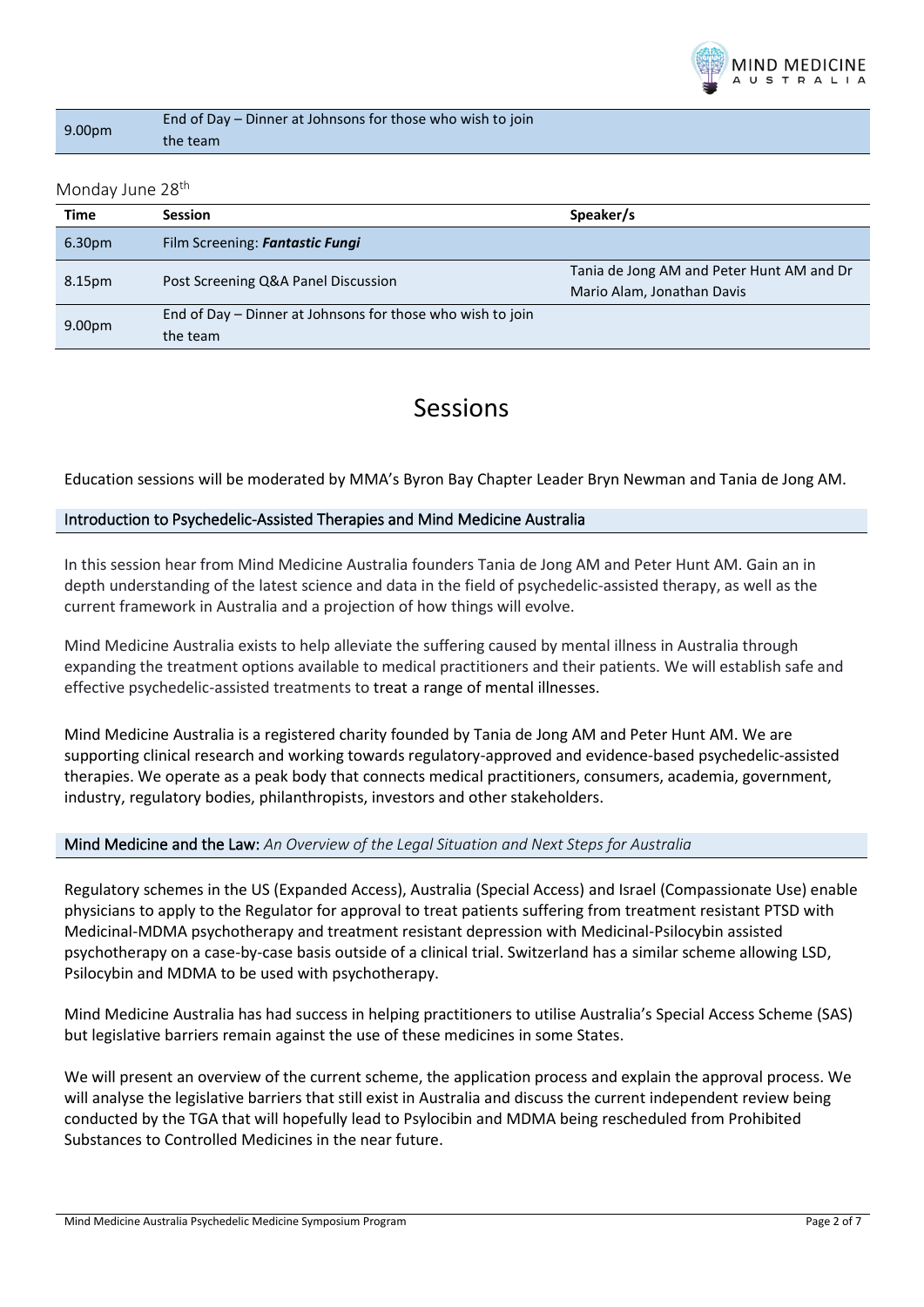

We will also investigate the confusion between the illegality of these substances when used in a recreational context versus their medical use in controlled environments, and consider some alternate models internationally

#### Heroine's Journey Through the Dark Night of the Soul

Hear from Social Entrepreneur Simone Dowding about her experience of personal healing and positive transformation assisted by psychedelic medicine.

#### Trauma = *The Elephant in the Room we all Need to Talk About*

We will look at the infant-mother attunement process and show how this is important in the developing brain of the infant. This early development phase of our lives has a great deal to do with the mental well-being of our adult life. When the mother-baby attunement process does not go as nature intended it can have traumatic effects on personality development and lead to complex trauma. People who suffer Complex Trauma see the world through the lens of their early childhood. Psychedelic-assisted psychotherapy helps them process this through a combination of psychedelic medicine and psychotherapy. Other elements of trauma and processes for healing will also be discussed including brain theory around how psychedelic medicines might work.

#### Waves of Wellness – Magical Mantra

Using the ancient tool of mantra for inner connection and the healing power of sound, Edo Kahn will take us on a rejuvenating and deeply soothing mantra meditation experience.

#### Panel Discussion and Q & A: *How to become a Psychedelic-Assisted Therapist?*

Learn about the Certificate in Psychedelic-Assisted Therapies Panel Discussion with recent graduates.

The Certificate is designed for professionals already working as psychologists, psychiatrists, GPs, nurses, counsellors, social workers and those in similar therapeutic professions. The course has been developed primarily to meet the anticipated demand for trained therapists to provide psychedelic-assisted therapies for the treatment of mental ill-health in Australia in medically controlled environments. It is also expected that trained clinicians will be needed to work in research trials as they expand in Australia.

This is a great opportunity to meet recent graduates of the course and ask all your questions.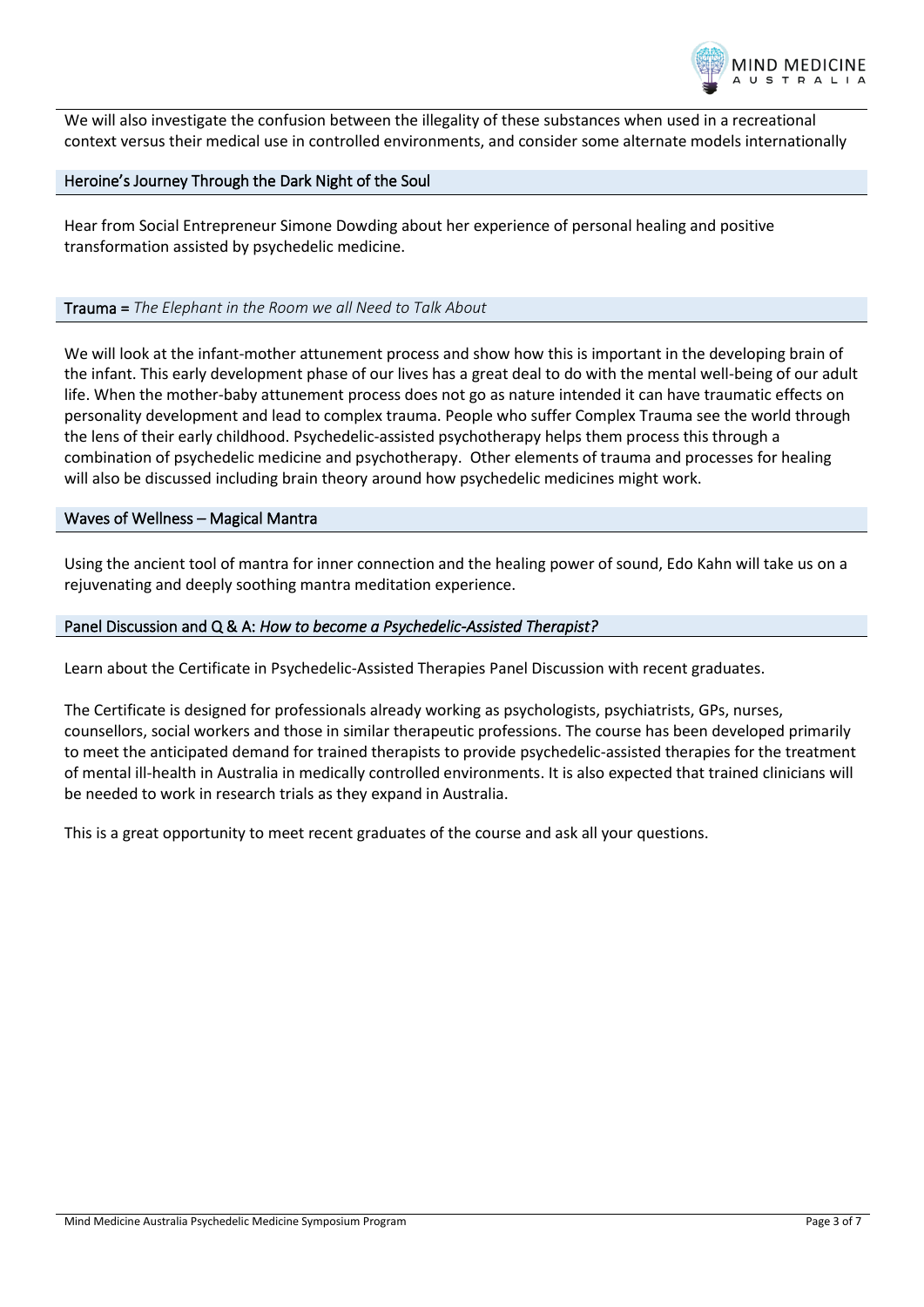## Speakers

#### **Tania de Jong AM**

Tania de Jong AM is a trail-blazing Australian soprano, award-winning social entrepreneur, creative innovation catalyst, spiritual journey woman, storyteller and global speaker. Tania is one of Australia's most successful female entrepreneurs and innovators developing 5 businesses and 3 charities including *Creative Universe, Creativity Australia and With One Voice, Creative Innovation Global, Mind Medicine Australia, Dimension5, MTA Entertainment & Events, Pot-Pourri and The Song Room*.

She works across the public, private, creative and community sectors and is passionate about mental health, innovation, diversity and inclusion. Tania speaks and sings around

the world as a soloist and with her group Pot-Pourri releasing twelve albums. She is Founder and Executive Producer of future-shaping events series, [Creative Innovation Global.](http://www.creativeinnovationglobal.com.au/)

She was appointed a Member of the Order of Australia in June 2008. Tania was named in the 100 Women of Influence, the 100 Australian Most Influential Entrepreneurs and named as [one of the 100 most influential people](https://psychedelicinvest.com/most-influential-people-psychedelics-2021/)  [in psychedelics globally in 2021.](https://psychedelicinvest.com/most-influential-people-psychedelics-2021/) Tania's TED Talk '[How Singing Together Changes The Brain](https://www.youtube.com/watch?v=I_HOBr8H9EM)' has sparked international interest. Tania's mission is to change the world, one voice at a time!

#### **Peter Hunt AM**

As an investment banker Peter Hunt AM advised local and multi-national companies and governments in Australia for nearly 35 years. He co-founded and was Executive Chairman of one of Australia's leading investment banking advisory firms, *Caliburn Partnership* (now called *Greenhill Australia*) and continued as Chairman of the Firm after its sale to *Greenhill Inc* in 2009. Peter was a member of the Advisory Panel of *ASIC* and chaired the *Vincent Fairfax Family Office*.

Peter is an active philanthropist involved in funding, developing and scaling social sector organisations which seek to create a better and fairer world. He is Chairman of *Mind* 

*Medicine Australia* which he established with his wife, Tania de Jong, in 2018. He founded Women's Community Shelter in 2011 and remains on the Board. He is Chairman of *So They Can, Grameen Australia* and *Grameen Australia Philippines.* Peter is a Director of *Project Rozana* and an Advisory Board member of the *Monash Sustainable Development Institute*. Peter also acts as a pro bono adviser to *Creativity Australia.*

Peter was made a member of the General Division of the Order of Australia in the Queen's Birthday Honours List in 2010 for services to the philanthropic sector.

#### **Bryn Newman**

Bryn Newman is a multidisciplinary digital specialist by day, by night she's an artist exploring the depths of consciousness, community, sexual empowerment and spirituality. She's on a mission to help people use creativity as medicine. She chairs Mind Medicine Australia's Byron Bay chapter and is passionate about psychedelic therapies and creative practices for mental health.

Bryn will be our session moderator for the Symposium.







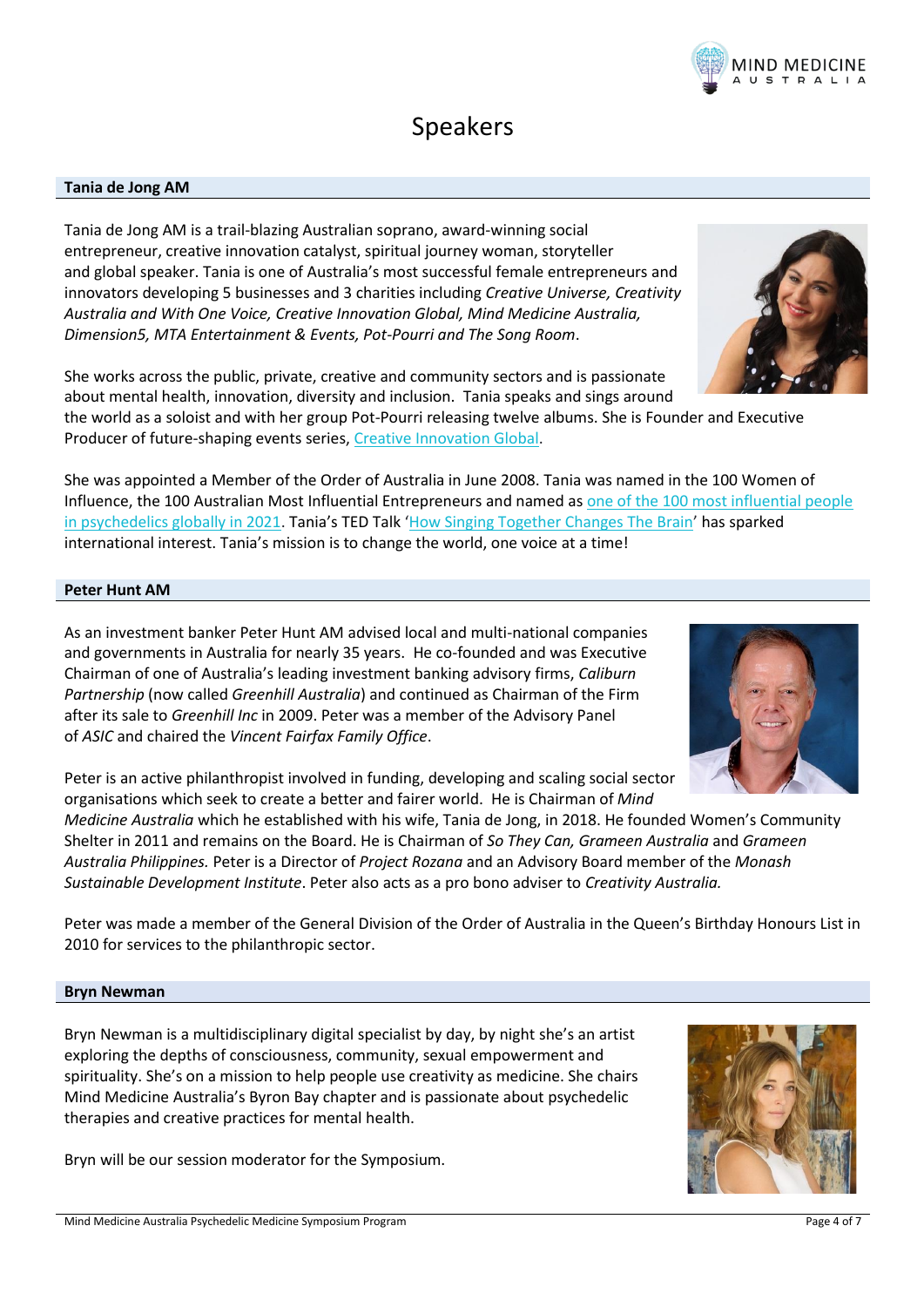### **Professor David Heilpern**

David Heilpern was appointed as a Magistrate in 1998 and was at the time the youngest magistrate in Australia. He 'retired' in May 2020. He sat in the criminal, mining, family, industrial, coronial and children's jurisdictions of the Local Court, and was the Senior Civil Magistrate for five years. During his time on the bench, David was the principal educator for new magistrates throughout Australia and the Pacific and made several important reported decisions on criminal, environmental and evidence law. Prior to his appointment, David was a litigation lawyer on the North Coast where he cofounded the law school at Southern Cross University, rising to becoming the Acting Dean in 1996. He maintained a litigation practice throughout this time, representing a wide

range of defendants including high profile clients North East Forrest Alliance and Nimbin Hemp. During this time David graduated with a Masters in Law and was pronounced the Alumni of the Decade for the University in 2005. David has written four published books, three of which have now had multiple editions, dozens of refereed journal articles, and is a prize-winning short story writer and poet.

David has recently been appointed as a Professional Practice Professor and Adjunct Professor at the School of Law and Justice at Southern Cross University. He has returned to the practice of law and his writing is now focused on drug law reform, aboriginal overrepresentation in the criminal justice system and environmental activism.

#### **Lila Lieberman**

Lila has been working with medicinal plants and indigenous methodologies of healing for twenty-five years. She began her journey in the Atacama Desert of Peru and later initiated as *sangoma* - traditional healer and seer - in the Shona tradition of South Africa, where she was born. She has spent many years engaging cultural wisdom and plants in a medicinal capacity, both academically and culturally. Her focus is on the living library held within the plant and human kingdoms, and how their collaboration activates profound capacities for new perception and creative psychological feedback. She explores the various cultural ways, rites and ceremonies that open these channels of learning. Her academic background is in Anthropology, Linguistics, Philosophy and

Transpersonal Psychology, and holds a diploma in Integral Coaching. She now lives in the Byron Shire, Australia

#### **Dr Mario Alam**

Dr Mario Alam is one of the northern rivers most loved general practitioners. He has studied among global leaders in the health and personal development industry, crafting his own unique therapies to integrate psychedelic medicines and to effectively provide holistic solutions to the healing of trauma.

Dr Mario advocates and embodies a 'whole picture' approach to health. He has travelled over 50 countries gaining unique insights into the human condition. He marries his training in Western Medicine with a well-travelled wisdom and knowledge gained from spiritual elders and shamans to medical pioneers. In so doing, he brings the simple to the complex with a dedication to the embodiment of the spirit.

Well loved by his patients for his deep intuitive presence, he has a passion for community and the integration between science and spirituality.







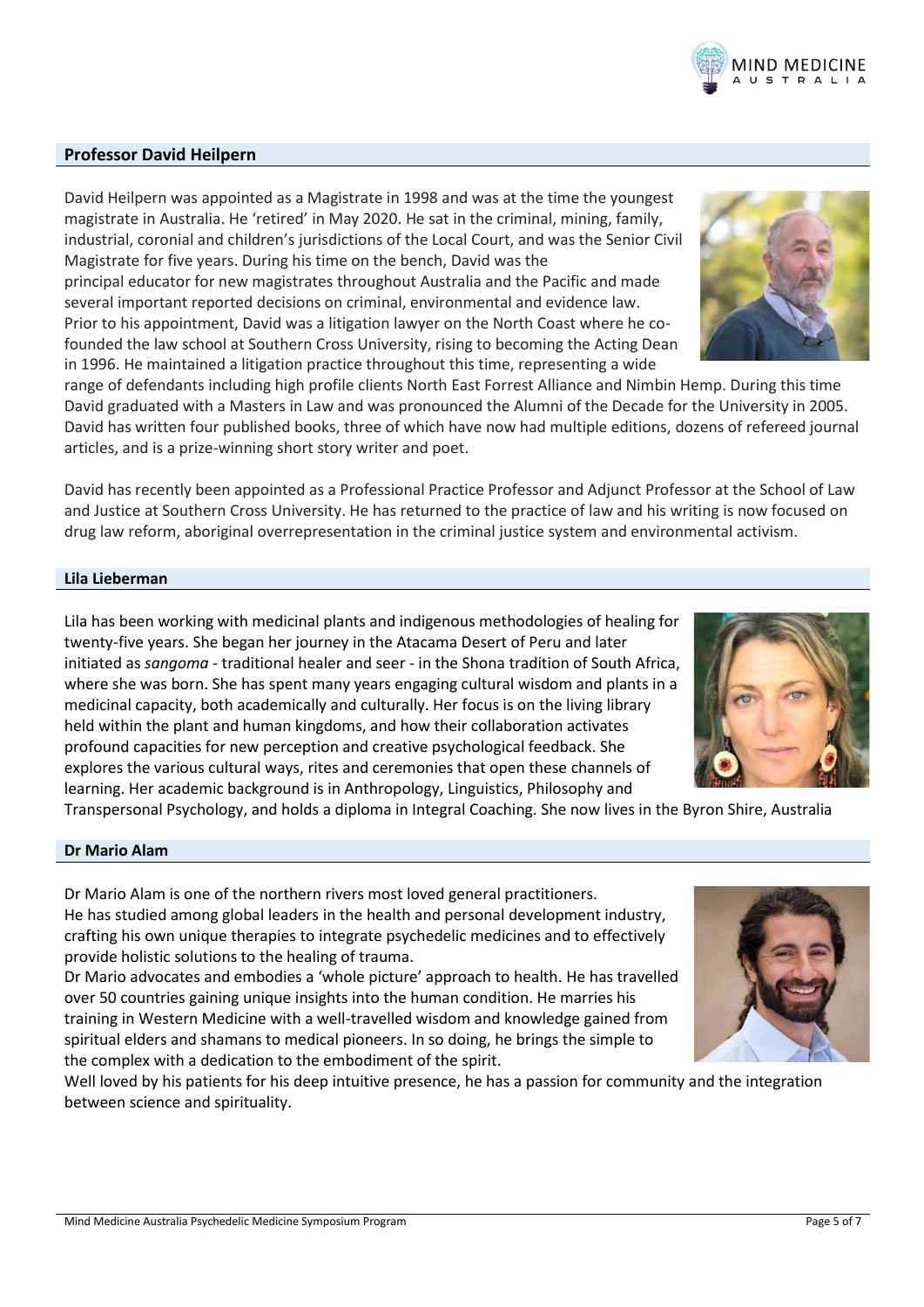#### **Simone Dowding**

Simone is currently the CEO for Storytowns a national podcast and tourism tech company. Voted top 50 Business Women for 2020. She is a successful entrepreneur and CEO, who for 13+ years founded and led an award-winning wholesale distribution company with 50 staff and six sites across Australia. She has also recently worked in senior management for World Vision Australia as the Head of social enterprise. Simone was responsible for the start-up and international scaling of Change Coffee that contributed all sales to the global economic empowerment of women. Simone is a consultant business lecturer for Melbourne university and Monash. She is also a passionate Mental Health Advocate, business mentor and national speaker on Spiritual

Leadership, having studied with the Dalai Lama in his monastery in India and living with indigenous tribes of the Amazon. A teacher of meditation, yoga and Buddhist philosophy, Simone runs 'Feel Good Retreats' Australia wide. Simone also holds a degree in Psychology and is currently a fellow of the Centre of Sustainable leadership.

#### **Dr Jamie Rickcord**

Dr Jamie has practiced medicine since graduating from Imperial College, London in 2006 and for the last 8 years has worked as a GP in the Northern Rivers of NSW. He is the founder of Ananda Clinics in Byron Bay – one of Australia's first to be dedicated to plant medicine. Jamie is an experienced prescriber of medicinal cannabis and is studying a Masters in Trauma Informed Psychotherapy. He is totally committed to the birth of a new paradigm in mainstream society where plant medicines are accepted as the remarkable gifts from nature that they are. Jamie is also a rural health advisor who believes that rural Australians who have been through drought and fire will benefit greatly from these treatments. His interests are in healing trauma and the expansion of human potential. In

#### his spare time Jamie surfs, plays his guitars and spends the rest of his time with his 3-year-old son.

#### **Edo Kahn**

Edo is the Co-founder A Sound Life - an Australian based non-profit organization which shares the healing power of music, yoga and meditation with people in need. Edo was a major label music artist previously signed with Virgin/EMI and is an APRA (Australian Performing Rights Association) award-winning songwriter with songs featured in film, television and on radio. Edo and his first wife performed and ran retreats around the world before Jo's passing in 2015. With over 200,000 monthly listeners worldwide,

Edo & Jo have been featured in various print media including Australian Yoga Journal, Yoga Journal Germany, Australian Natural Health Magazine and Sydney Morning Herald,.

#### **Patrick Burnett**

Patrick has been working as a Jungian Psychoanalyst for 25 years doing long-term psychotherapy. He works from his office in Bangalow NSW and also through Zoom. Patrick is a member of the Australian and New Zealand Association of Jungian Analysts (ANZSJA), the International Association of Analytical Psychology (IAAP) and is the secretary of the Australasian Confederation of Psychoanalytic Psychotherapies (ACPP).

their soothing and uplifting mantra music continues to touch hearts and transform lives.